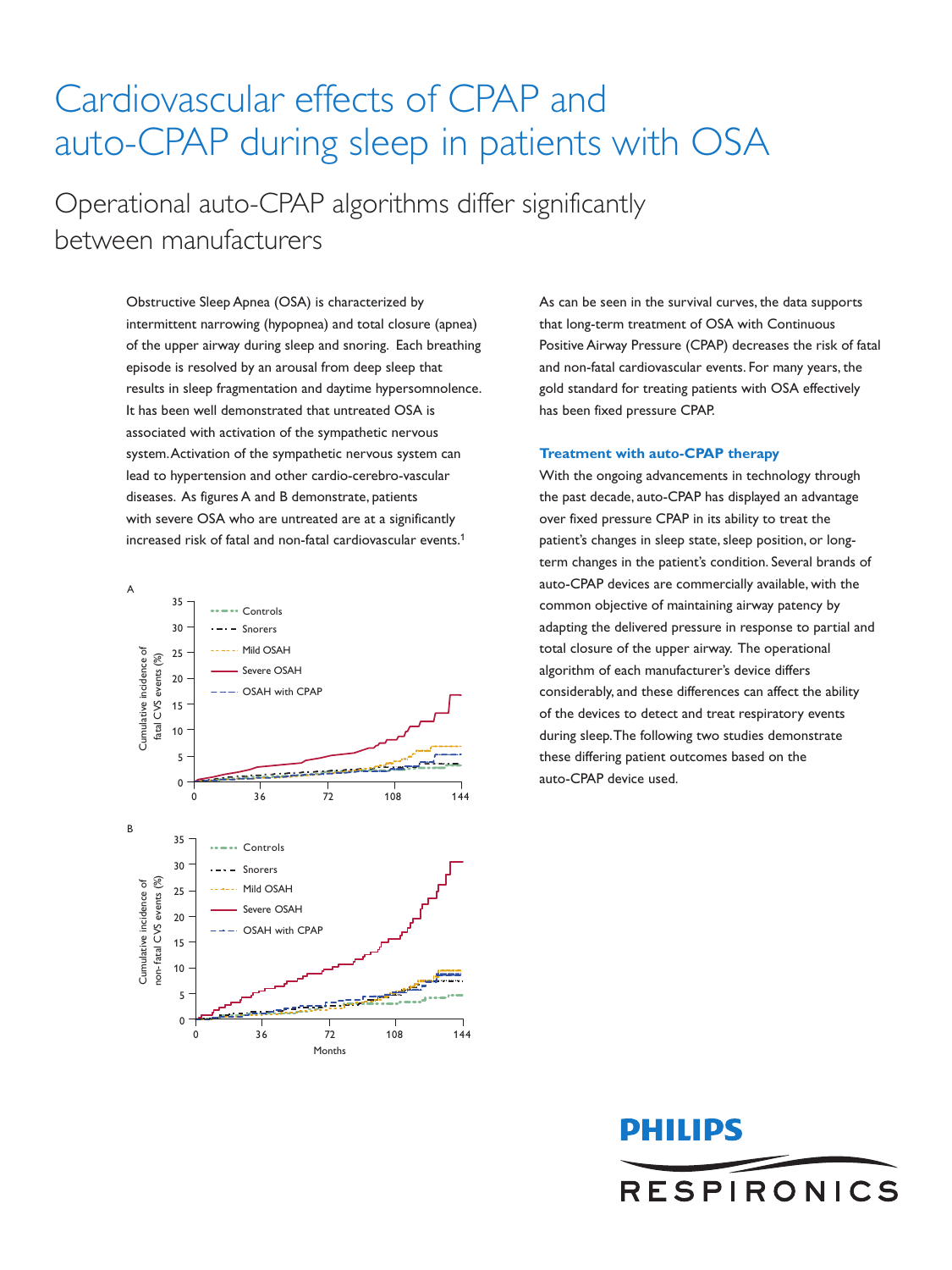Fixed and autoadjusting continuous positive airway pressure treatments are not similar in reducing cardiovascular risk factors in patients with obstructive sleep apnea<sup>2</sup>

Recent data suggests that despite significant effects on OSA indices and symptoms, differences between the operational algorithms of auto-CPAP devices may affect their ability to alter cardiovascular risk factors.

CPAP treatment has been shown to improve cardiovascular and metabolic outcomes on patients with OSA. Patruno et al. randomized 31 newly diagnosed, severe OSA patients to either CPAP (Weinmann Somnocomfort) or auto-CPAP (ResMed Autoset T). Over a three-month treatment period, the apnea/hypopnea (AHI) was significantly reduced in both groups, and compliance to therapy was similar.

Patruno measured cardiovascular risk factors at baseline and at the end of the three months of treatment, including C-reactive protein, blood pressure, and insulin resistance. C-reactive protein was reduced on both CPAP and auto-CPAP therapy, however, both blood pressure and insulin resistance did not show similar improvements on both treatment modes (as can be seen in Figures 1 and 2).

The author concluded that the results of that study should be regarded as limited to the specific brand of auto-CPAP device used, since auto-CPAP devices have different algorithms that might lead to different observations.



Figure 1. Individual and average changes in SBP (SAP) in patients treated with CPAP or APAP. B = baseline.  $*_{p}$  < 0.05. Average data are expressed as mean ±SD.



Figure 2. Individual changes in DBP (DAP) in patients treated with CPAP or APAP. See Figure 1 for expansion of abbreviations.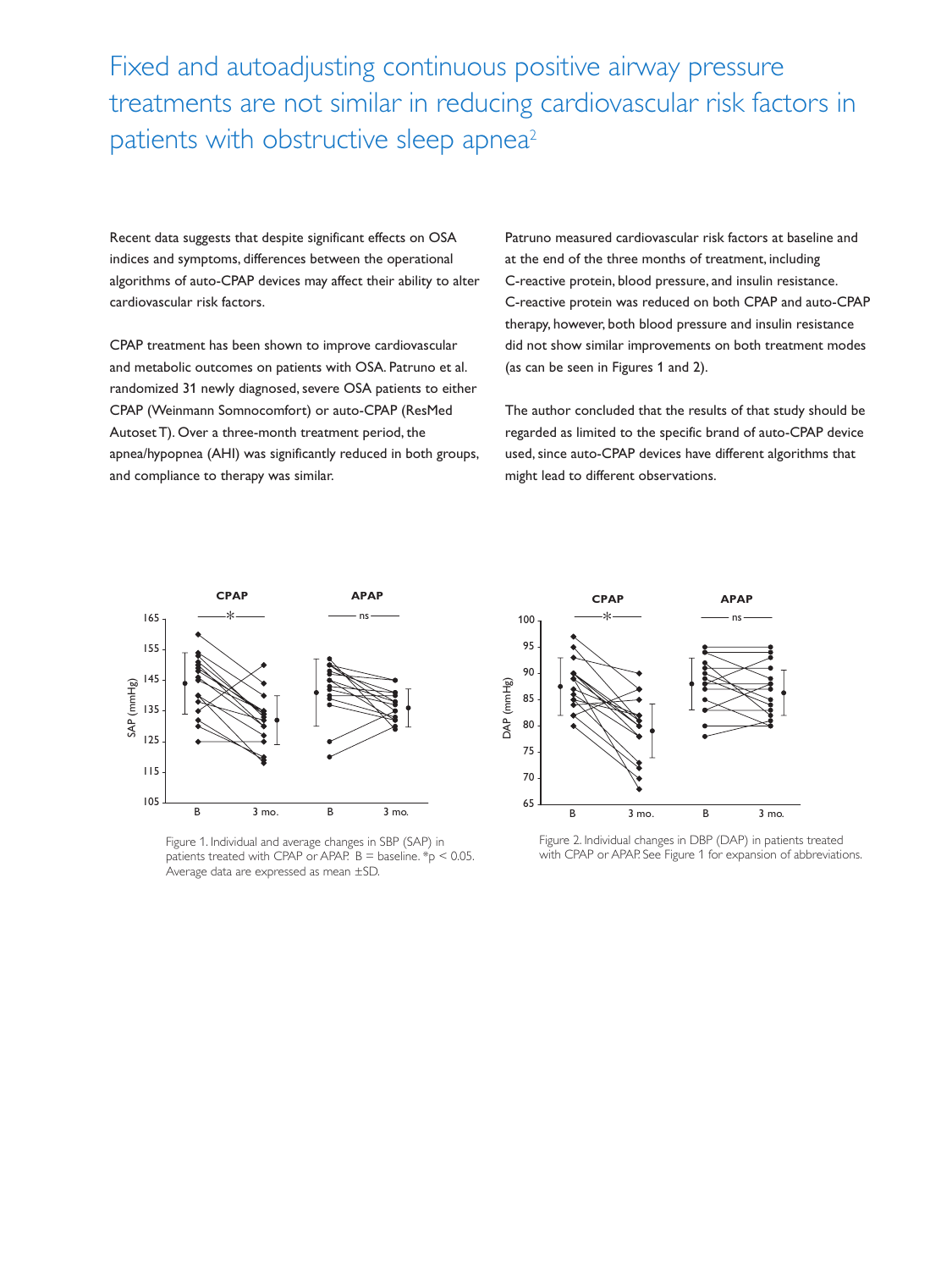## Effects of fixed and autoadjusting CPAP on cardiac sympathovagal balance during sleep in Obstructive Sleep Apnea patients<sup>3</sup>

At the 2008 SLEEP conference, further insights to support the conclusion of varying patient results based on the auto-CPAP device chosen were provided by Dr. Castronovo in collaboration with Dr. Patruno. Castronovo randomized 12 consecutive patients with severe OSA (AHI >30) to one month of CPAP and auto-CPAP treatment. In this case, the Respironics REMstar Auto was studied.

Patruno and Castronovo measured cardiovascular risk factors at baseline and at the end of therapy. Similar to the aforementioned study, the AHI was significantly reduced on both treatment modes, and compliance to therapy was similar.

This comparative study used the Respironics REMstar Auto, which contains a different operational algorithm. Unlike the Petruno study that did not show a difference in blood pressure reduction between the CPAP and ResMed Auto groups, titration with the REMstar Auto did lead to a reduction in systolic and diastolic blood pressure between the two groups.

These findings suggest that just like CPAP, the treatment of OSA by the Respironics REMstar Auto was effective in reducing blood pressure, a known cardiovascular risk factor. **Since operational auto-CPAP algorithms differ significantly between manufacturers, your patient's outcomes will differ significantly as well.** 

The evidence presented by these two studies suggests that the REMstar Auto operational algorithm may provide treatment equivalent to fixed CPAP in terms of AHI, compliance, and blood pressure.

The ResMed AutoSet, for reasons that are unclear at this time, does not lead to the same decrement in cardiovascular risk that is seen with CPAP.

Only the Respironics REMstar Auto has been shown to treat the patient and, like regular CPAP, was effective in reducing blood pressure, a known cardiovascular risk.

1Marin, J., et al., *Lancet* 2005;365:1046-53 2Patruno, V., et al., *Chest* 2007;131:1393-1399 3Castronovo, V., et al., *Sleep* 2008;31:A150 Figures reprinted with permission.